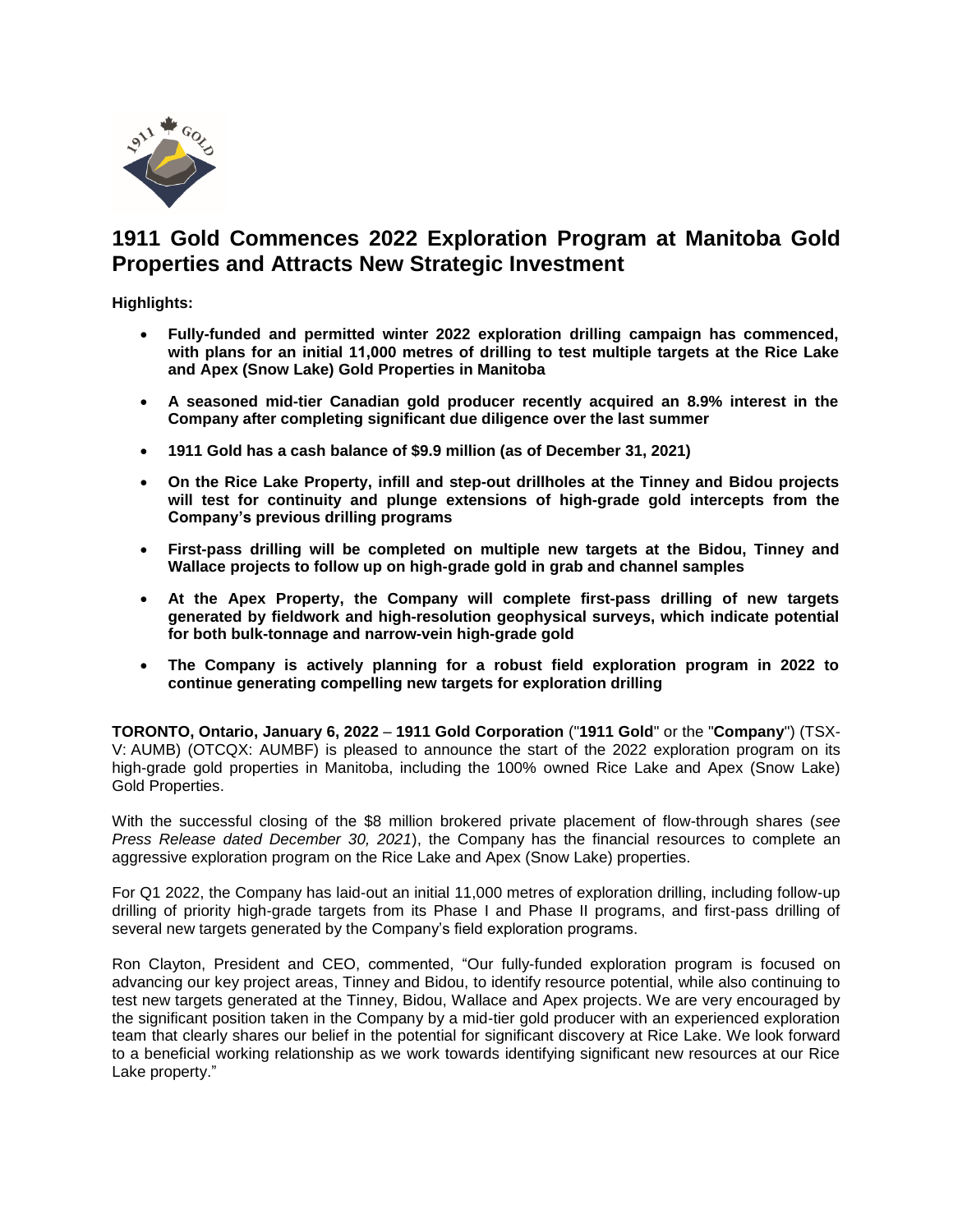The 2022 exploration drilling program will commence in the coming days with land-based drilling of highgrade targets at the Tinney project on the Rice Lake property, followed by ice-based drilling beginning in early February at the Rice Lake and Apex (Snow Lake) properties. Helicopter-supported drilling is also scheduled to commence in early March at the Wallace project within the Rice Lake property. With work permits in-hand for all proposed exploration drilling, the Company has been preparing drill trails and pads for land- and ice-based drilling programs at the Rice Lake and Apex properties since mid-December.

The Company is pleased to announce that, following a competitive tendering process, it has once again partnered with Major Drilling ("Major") for the 2022 exploration drilling program. With its Canadian Operations Head Office in Winnipeg, Major offers the Company significant flexibility to up-scale drilling programs as results warrant. Major is currently mobilizing crews and equipment to the Tinney project.

Line cutting is near-complete at the Currie's Landing project on the Rice Lake property and crews from Abitibi Geophysics ("Abitibi") are mobilizing to site to complete a 24-line-kilometre induced-polarization (IP) survey over large-scale structural targets at Currie's Landing, using Abitibi's deep-penetrating OreVision® IP system to identify the most prospective structures for drill testing, within an area with very little bedrock exposure and no record of previous exploration drilling.

The Company also acknowledges the support received by the Government of Manitoba via a \$300,000 grant from the Manitoba Mineral Development Fund (MMDF), which provided partial funding for the 2021 field exploration program and was instrumental in advancing several new exploration targets to drill-stage (*see Press Release dated September 1, 2021*).

#### **Rice Lake Gold Property**

The Rice Lake Gold Property is located on the Archean Rice Lake greenstone belt, which is the western extension of the prolific Red Lake belt in adjacent Ontario, and is situated along the same fundamental crustal-scale structure (ancient plate-margin) that accounts for the exceptional gold endowment of this district. The Company's consolidated land position, now totaling over 58,000 hectares after recent strategic acquisitions, covers a 70-kilometre-long section of a crustal-scale 'break'—referred to as the Wanipigow Fault—that represents a principal control on orogenic gold in the Rice Lake–Red Lake district.

Following up on high-grade intercepts from its previous exploration drilling programs, the Company plans to conduct follow-up drilling of several targets in the Tinney and Bidou project areas, focusing on major structures with potential to host significant high-grade gold mineralization. This work will include infill and step-out drilling of the Edna-Otter and Bidou South targets, which have both yielded strong intercepts in previous drilling, including 8.1 g/t Au over 5.7 metres (EO-21-005) at the Edna-Otter target and 6.0 g/t Au over 3.3 metres (BL-20-005) from the Bidou South target.

Step-out drilling will also be completed at the Cougar and Bidou Shear targets, in order to test for extensions of gold mineralization along the principal structures in both locations. Additionally, the Company will conduct first-pass drilling of five new targets at the Bidou and Tinney projects, to test largescale structures that returned high-grade gold values from the Company's grab and channel sampling program (*see Press Release dated September 9, 2021*).

At the Wallace project, five new targets have been advanced to drill stage through fieldwork and highresolution UAV magnetic surveys (EarthEx Geophysical Solutions Inc.) in 2020 and 2021. Each of these targets are associated with large-scale structures that cut across the hinge of a regional-scale fold structure, and locally contain high-grade gold mineralization on surface. Only one of these targets has any record of historical drilling, which consisted of shallow, close-spaced drillholes over one small section of a kilometre-scale and poorly-exposed structure. This drilling will be helicopter-supported and is planned for early March, once increased daylight hours allow for maximum efficiency of drill moves and crew changes.

At the Curries Landing project, the Company has contracted Abitibi Geophysics to complete a deeppenetrating IP survey (OreVision® system) over a 24 line-kilometre grid covering a regional-scale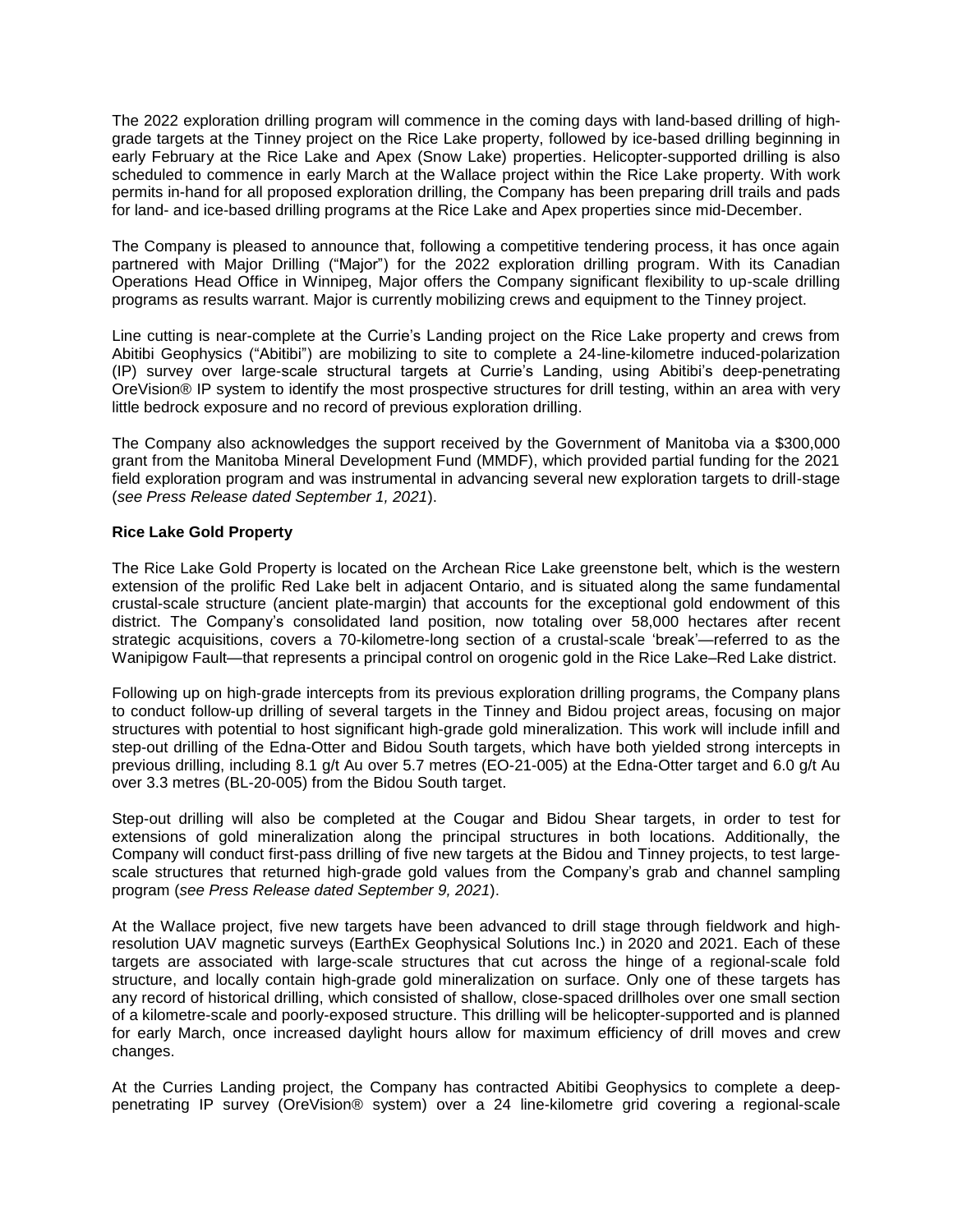unexposed fold structure of a major geological contact, immediately adjacent to the Wanipigow fault – a geological setting analogous to many world-class orogenic gold districts. The survey results are anticipated in late February and will inform drill targeting within this very large-scale prospective target, which has not previously been drill-tested.

### **Apex (Snow Lake) Gold Property**

The Apex Gold Property, totalling 2,200 hectares, is located in the Paleoproterozoic Flin Flon – Snow Lake greenstone belt, which is one of the most productive belts of that age worldwide, hosting numerous world-class base metal deposits as well as the 1.5-million-ounce New Britannia gold deposit, located at Snow Lake, 14 kilometres northwest of the Apex Property. Significant gold deposits and occurrences in the district are spatially associated with the structurally complex northern margin of the belt; the Company's Apex Property is situated between two crustal-scale faults cutting this margin, representing a highly favourable structural setting. Grab sampling by the Company has returned numerous high-grade gold values, with over 50% of the samples collected to date yielding values greater than 1 g/t gold and close to 20% of samples yielding high-grade (>5 g/t) gold values (*see Press Release dated October 6, 2021*).

The surface sampling results, coupled with a deep-penetrating IP geophysical survey (Abitibi Geophysics' OreVision® system), indicate a number of compelling drill targets, and the company plans to test five of the highest-priority targets with first-pass drilling beginning in February 2022, once sufficient ice thickness is achieved on the ice-road across Wekusko Lake, presently under construction.

## **Qualified Person Statement**

Technical information in this news release has been reviewed and approved by Dr. Scott Anderson, Ph.D., P.Geo., the Company's Vice President, Exploration, and Qualified Person as defined by Canadian National Instrument 43-101 – Standards of Disclosure for Mineral Projects.

#### **About 1911 Gold Corporation**

1911 Gold is a junior explorer that holds a highly prospective, consolidated land package totalling more than 58,000 hectares within and adjacent to the Archean Rice Lake greenstone belt in Manitoba, and also owns the True North mine and mill complex at Bissett, Manitoba, where it is reprocessing historic tailings on a seasonal basis. 1911 Gold believes its land package is a prime exploration opportunity, with potential to develop a mining district centred on the True North complex. The Company also owns the Apex project near Snow Lake, Manitoba and the Tully and Denton-Keefer projects near Timmins, Ontario, and intends to focus on both organic growth opportunities and accretive acquisition opportunities in North America.

1911 Gold's True North complex and exploration land package are located within the traditional territory of the Hollow Water First Nation, signatory to Treaty No. 5 (1875-76). 1911 Gold looks forward to maintaining open, co-operative and respectful communication with the Hollow Water First Nation, and all local stakeholders, in order to build mutually beneficial working relationships.

ON BEHALF OF THE BOARD OF DIRECTORS

Ron Clayton President and CEO

#### **For further information, please contact:**

Shaun Heinrichs Chief Financial Officer (604) 674-1293